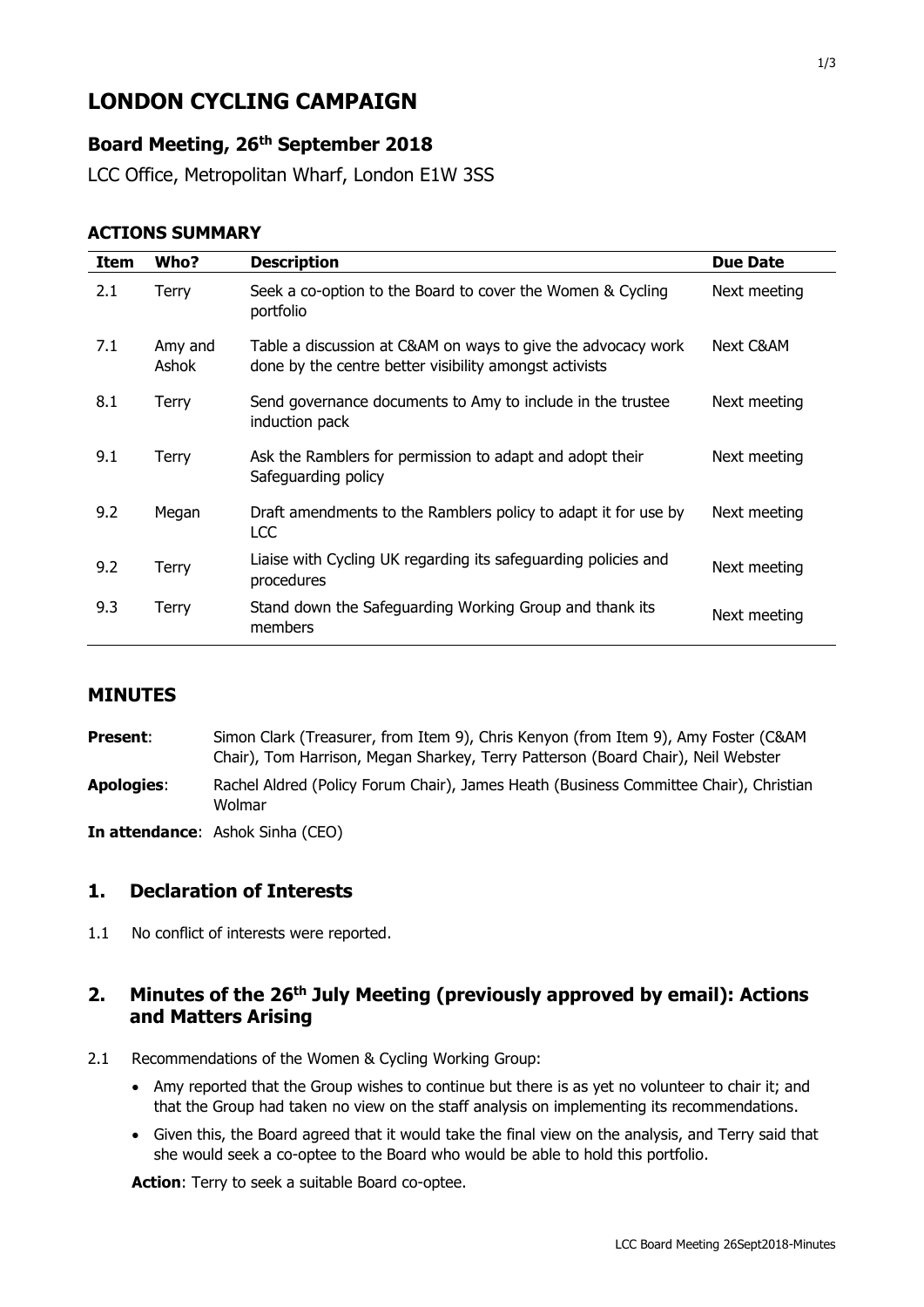# **3. Chair's Report**

3.1 Terry reported that she had taken no Chair's Actions and undertaken nothing other than the normal Chair's business, adding that she had spoken at the protest LCC had put on at Holborn in August.

# **4. Reports by Committee Chairs**

- 4.1 Megan agreed to be appointed by the Board to replace Tom as chair of LCC's Infrastructure Advisory Panel (IAP), as recommended by C&AM. The Board recorded its thanks to Tom for skilfully negotiating the setting up of the IAP.
- 4.2 Following the recommendation of the Business Committee, the Board agreed that the "Purpose" section of the latter's Terms of Reference should be amended to read:

"The Business committee is delegated by the Board to oversee the organisation's finance performance and activities, as well as helping to identify and qualify new strategic financial opportunities; and to oversee legal and regulatory compliance. It will have specific responsibility for ensuring that LCC's finances are being well-managed, and its legal and regulatory obligations met, based on the reports provided to the committee by the CEO and other staff. It will refer serious risks or problems to the full Board, recommending remediations to the latter for its approval."

# **5. Financial Delegations**

- 5.1 The Board approved the schedule of financial delegated authorities proposed by Simon, adding that it would be helpful if a summary table could be added.
- 5.2 The Board expressed its thanks to Simon and Ashok for preparing the document; and, whilst it was on the subject, to also send its thanks and best wishes to Chris Evans (finance officer) on his retirement.

## **6. CEO Annual Performance Pro Forma**

6.1 The Board approved the new pro forma for the annual assessment of the CEO proposed by Terry and Ashok, adding that it should be formally reviewed in 12 months' time.

## **7. AGM Motions**

7.1 The Board noted that the scrutiny of AGM motions has been conducted successfully, thanking Amy and Ashok. It agreed with the view that better means should be found to increase the visibility of the advocacy work of the centre with activists.

**Action**: Amy and Ashok to table this issue at C&AM.

## **8. Board Induction**

8.1 Terry agreed to send Amy any governance documents to add to the new trustee induction pack. **Action**: Terry.

## **9. Safeguarding**

9.1 The Board agreed that there is a spectrum of different risks between (a) not allowing those aged 18 or under, or vulnerable adults, to participate unaccompanied in LCC activities (e.g. losing the